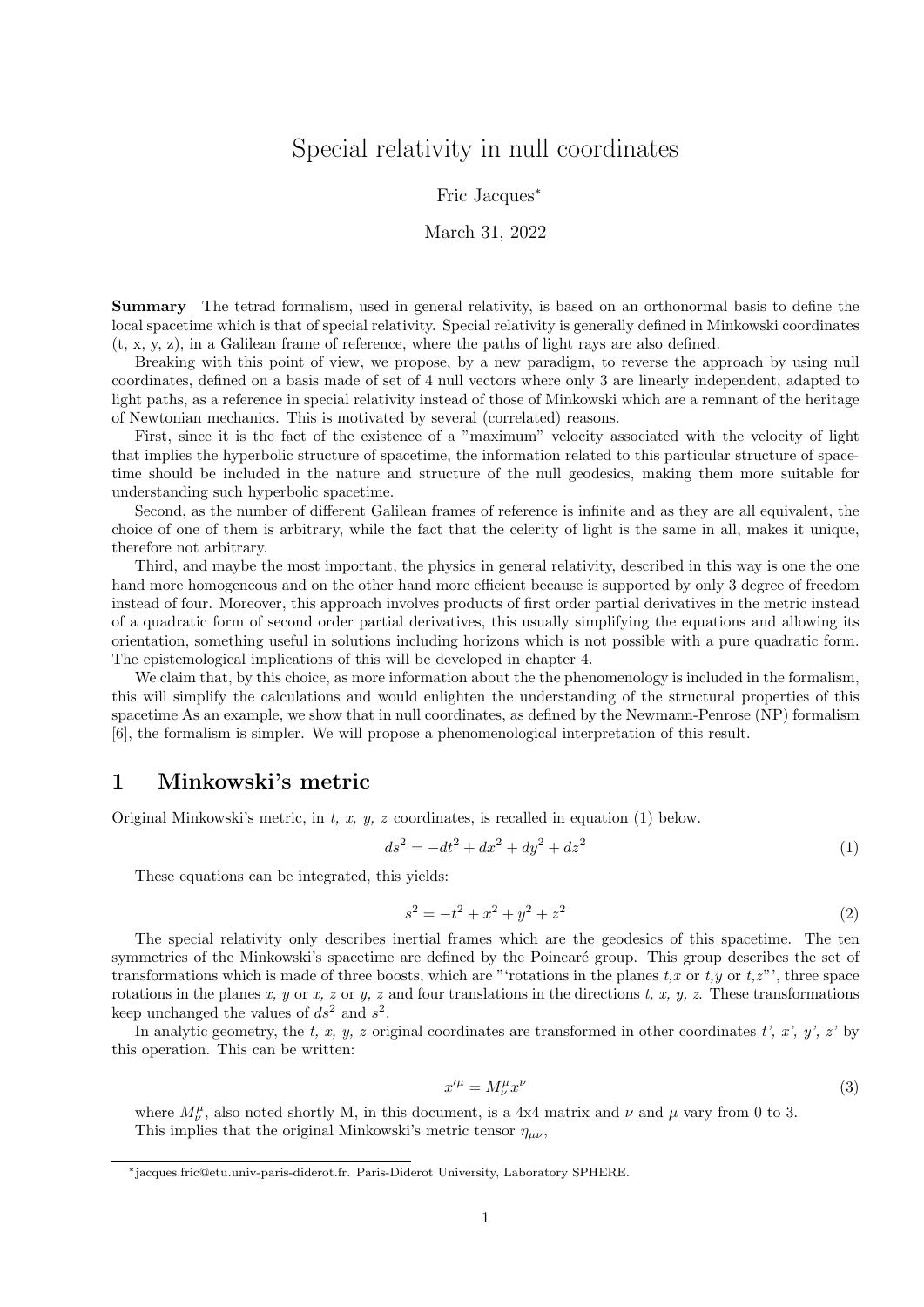$$
\begin{pmatrix}\n-1 & 0 & 0 & 0 \\
0 & 1 & 0 & 0 \\
0 & 0 & 1 & 0 \\
0 & 0 & 0 & 1\n\end{pmatrix}
$$
\nFigure 1

is transformed into an other metric's tensor noted  $\eta'_{\mu\nu}$  in t', x', y', z' coordinates, which will be defined further.

## 2 Transformation matrix and null coordinates for the metric

In analytic geometry, for leaving  $ds^2$  invariant, the coordinates  $x^{\mu}$  and  $x'^{\mu}$  must satisfy :

$$
ds^2 = dx^{\mu} \eta_{\mu\nu} dx^{\nu} = dx^{\prime \mu} \eta^{\prime}_{\mu\nu} dx^{\prime \mu}
$$
\n<sup>(4)</sup>

This relation implies that the set of all compliant transformation matrices M, in symbolic notations, must satisfy:

$$
\eta = M^T \eta' M \tag{5}
$$

Which can be developed as:

$$
\eta_{\mu\nu} = M^{\rho}_{\mu} \eta^{\prime}_{\rho\lambda} M^{\lambda}_{\nu} \tag{6}
$$

Where  $M^{\rho}_{\mu}$  is the transposed matrix  $M^{\lambda}_{\nu}$ <sup>1</sup>.

## 3 The null coordinates in the Newmann-Penrose formalism <sup>2</sup>

Per this formalism, and renaming the coordinates  $(t, x, y, z')$  respectively  $(U, V, W, W^*)$ , following Newman and Penrose, we will define:

$$
x'^0 = t' = U = \frac{t+x}{\sqrt{2}}, x'^1 = x' = V = \frac{t-x}{\sqrt{2}}, x'^2 = y' = W = \frac{y+i.z}{\sqrt{2}}, x'^3 = z' = W^* = \frac{y-i.z}{\sqrt{2}}\tag{7}
$$

The factor  $\sqrt{2}$  is for the normalization of the  $ds^2$ .<sup>3</sup> The metric becomes:

$$
ds^2 = -2dU \cdot dV + 2dW \cdot dW^* \tag{8}
$$

whose metric tensor is:

| $\overline{0}$           |          | $\overline{0}$ | $\begin{pmatrix} 0 \\ 0 \end{pmatrix}$ |
|--------------------------|----------|----------------|----------------------------------------|
| $\overline{\phantom{0}}$ | 0        | $\overline{0}$ |                                        |
| 0                        | $\Omega$ | $\overline{0}$ | $\overline{1}$                         |
| $\overline{0}$           | 0        | 1              | $\frac{1}{2}$                          |
|                          |          |                |                                        |

Figure 2

The transformation matrix  $M^{\mu}_{\nu}$  is:

$$
\begin{pmatrix}\n1 & 1 & 0 & 0 \\
1 & -1 & 0 & 0 \\
0 & 0 & 1 & i \\
0 & 0 & 1 & -i\n\end{pmatrix}
$$

 $^{1}\mathrm{See}$  [1] p. 12-15 for a full demonstration.

 ${}^{2}$ In this formalism, the Einstein equation requires the resolution of a system of 30 first order partial differential equations, in place of the usual system of ten second order highly non linear partial differential equations. These 30 equations are almost linear, this facilitating their numerical resolution and the most important number of parameters allows to set more easily some conditions

<sup>3</sup> In the Minkowski form, as there are four degrees of freedom, an orthonormal vectors basis is made of 4 unitary and orthogonal independent vectors. In null coordinates, we have one constraint on these vectors: they must be null, therefore there is only three degrees of freedom left. Let us notice that a null vector is orthogonal to itself so there are only three orthogonal independent null vectors. As we need four vectors for the basis, this explains the complex form of the last 2 space vectors.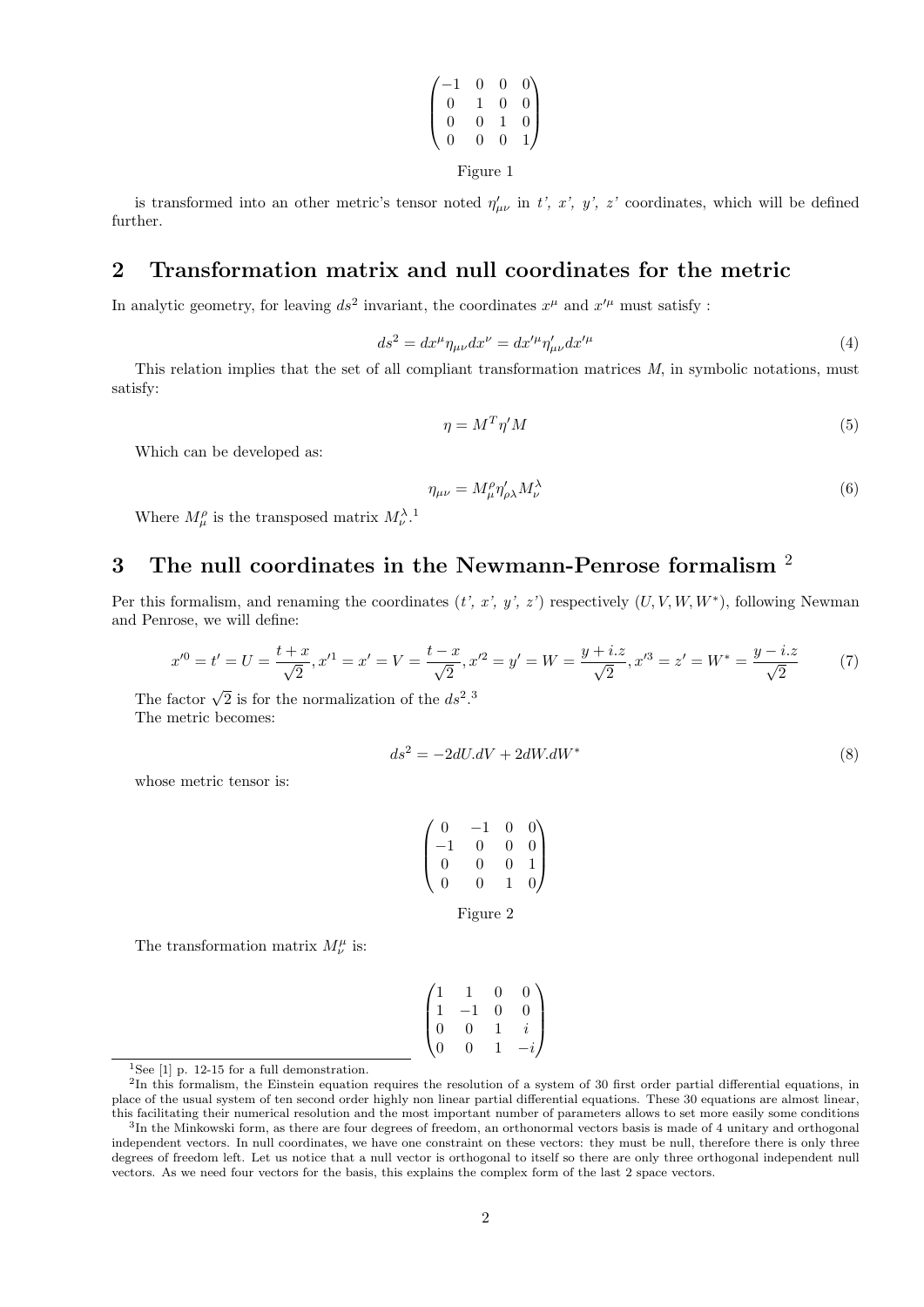#### Figure 3

multiplied by a factor  $2^{-1/2}$ 

It is straightforward to check that all coordinates  $(U, V, W, W^*)$  are null and that the vectors tangent to the coordinates  $(\partial_{\mu})^{\nu}$ , for  $\mu$  and  $\nu$  defined in null coordinates, below,

$$
(\partial_U)^{\mu} = [1, 0, 0, 0]
$$
  
\n
$$
(\partial_V)^{\mu} = [0, 1, 0, 0]
$$
  
\n
$$
(\partial_W)^{\mu} = [0, 0, 1, 0]
$$
  
\n
$$
(\partial_W^*)^{\mu} = [0, 0, 0, 1]
$$

Figure 4

are null, this meaning that:

$$
(\partial_{\rho})^{\mu}\eta'_{\mu\nu}(\partial_{\rho})^{\nu}=0
$$

for  $\rho = U, V, W, W^*$  in null coordinates; In addition these null vectors satisfy the requirements of the Newman-Penrose formalism i.e :

$$
\begin{array}{l}(\partial_U)^{\mu}\eta'_{\mu\nu}(\partial_V)^{\nu}=-1\\ (\partial_W)^{\mu}\eta'_{\mu\nu}(\partial_W^{\phantom{\mu}})^{\nu}=1\\ (\partial_U)^{\mu}\eta'_{\mu\nu}(\partial_W)^{\nu}=0\\ (\partial_U)^{\mu}\eta'_{\mu\nu}(\partial_W^{\phantom{\mu}})^{\nu}=0\\ (\partial_V)^{\mu}\eta'_{\mu\nu}(\partial_W)^{\nu}=0\\ (\partial_V)^{\mu}\eta'_{\mu\nu}(\partial_W^{\phantom{\mu}})^{\nu}=0 \end{array}
$$

figure 5

We see that this null vectors basis, unlike in the Minkowski formalism, is not orthonormal.<sup>4</sup>

## 4 Some epistemological implications of this approach

In the introduction, we listed some properties of the null coordinates formalism. A key point is that in this formalism there are only three degrees of freedom, this is since in a basis of null vectors  $5$  there are only 3 linearly independent "'orthogonal"' vectors, because a null vector is orthogonal to itself. Does this allow to describe the same spacetime than the Minkowski's one ? In other words, can we describe a four degrees of freedom phenomenology by a three degrees of freedom phenomenology? Let us stress that the constraint bound to null vectors applies on the basis and its associated coordinates, not on the structure of spacetime which is constrained by the metric (the  $ds^2$ ).

The transformation rules between the Minkowski's basis of vectors and the basis of null vectors, where for compatibility we introduced two complex conjugate null coordinates W and  $W^*$ <sup>6</sup>, that we deduce in previous chapter, ensures that we did not introduce any restriction. In this null basis, by using the null coordinates we can describe any timelike, spacelike or null worldline, exactly as in the Minkowski's basis and coordinates. Often, starting from a Minkowskian description a conversion into null basis is performed for simplifying intermediate calculations, the result of which can be converted back into a Minkowski's basis, without any loss of information. Therefore, we are entitled to say: "' Yes, the two descriptions are fully equivalent.

A first epistemological major conclusion would be that, as in Minkowskian description 4 degrees of freedom are requested and as in the null description we need only 3, considering that information needed is the same, this means that the null formalism includes more information than the Minkowski's one! In other words, null geodesics contain more information <sup>7</sup> about the spacetime nature than the archaic representation by a 3 D space and a 1 D time, inherited from the Newtonian's physics.

<sup>&</sup>lt;sup>4</sup>In Minkowski form, the vectors basis  $(\partial_{\alpha})^{\beta}$  satisfies  $(\partial_{\rho})^{\mu} \eta_{\mu\nu} (\partial_{\lambda})^{\nu} = \delta^{\rho}_{\lambda}$ 

<sup>&</sup>lt;sup>5</sup>As we use the analytic geometry for describing the geometry over the manifold describing the spacetime, this basis is associated to the null coordinates. Let us recall that in general relativity the metric tensor (the  $ds<sup>2</sup>$ ) does not depend on the coordinates. <sup>6</sup>This does not increase the number of degree of freedom as they are not independent.

<sup>7</sup>Null geodesics rule the conformal structure of spacetime and therefore the causality.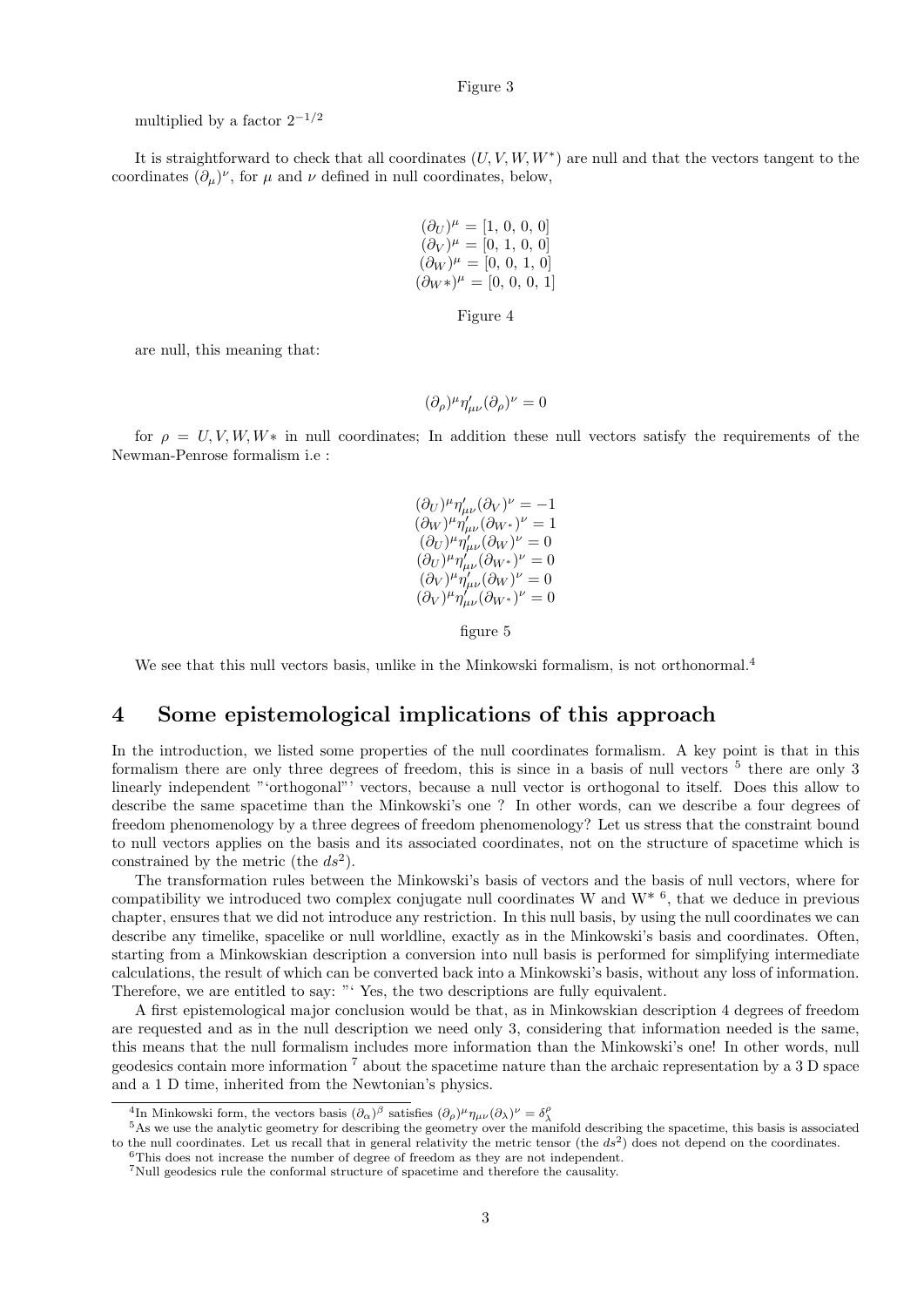Moreover, the Newman-Penrose formalism (null formalism) reveals the spinor structure of the hyperbolic spacetime of the special relativity <sup>8</sup>, which seems interesting for linking special relativity and quantum mechan- $\mathrm{ics}^{9}$ .

# 5 Example of comparison of transformation matrix in Minkowski's metric and in null metric

For a boost, in the plane (t, x), of parameter  $\varphi$  such that  $v/c = tanh(\varphi)$  and a spatial rotation of an angle of  $\theta$ in the plane  $(y, z)$ , in the Minkowski's metric, the transformation matrix M can be written,<sup>10</sup>:

|                                        | $-\sinh(\varphi)$ |                 |                |
|----------------------------------------|-------------------|-----------------|----------------|
| $\cosh(\varphi)$<br>- $\sinh(\varphi)$ | $\cosh(\varphi)$  |                 |                |
|                                        |                   | $\cos(\theta)$  | $\sin(\theta)$ |
|                                        |                   | $-\sin(\theta)$ | $\cos(\theta)$ |
|                                        | Figure 6          |                 |                |

While in the Newman-Penrose formalism, for the same transformations we get:  $11$ 

 $\sqrt{ }$  $\vert$  $\exp -\varphi$  0 0 0 0  $\exp \varphi$  0 0 0  $0 \exp{-i\theta}$  0 0 0  $\exp i\theta$  $\setminus$  $\int$ 

#### Figure 7

This result exhibits an interesting similarity with that obtained by the analysis in group theory. The group SO(3,1) of symmetries, boost and rotations of four-vectors, of the Lorentz spacetime (excluding translations) is given in equation (III-64) of [4]. Moreover, the construction of the relation between  $SO(3,1)$  and  $SL(2,\mathbb{C})$   $^{12}$ , described in [4] equation (III-73) relies on a 2x2 Hermitian matrix whose components are:

 $t + z$ ,  $x - iy$ ,  $x + iy$ ,  $t - z$ , which is something similar to the definition of coordinates U, V, W, W<sup>\*</sup> in equation  $(7).$ 

Even though, the aim of the Newman-Penrose formalism was different, per these similarities with the group theory analysis, aimed to grasp all the symmetries of a structure, it is not surprising that, as Chandrasekhar pointed out, that the Newman-Penrose's formalism is also more efficient in grasping the symmetries, described by the group SO(3,1), of the spacetime than the Minkowski's formalism. The spinor representation of the Newman-Penrose formalism, would undoubtedly be also similar to that used in the group theory analysis where it is the group  $SL(2, C)$  which will be in use.

At last but not at least, the choice of null coordinates is also comforted by the fact that this choice simplifies the form of some equations. Therefore we are entitled to think that this choice will reflect better the physical nature of the phenomenology.

## 6 Representation by the relativistic Doppler phenomenology

As our analysis will suggest to propose a description by frequency shift instead of space length and time interval, it is worth to analyze what would be the results of such analysis by using the relativistic Doppler phenomenology. We will see that this will similar to the Newman-Penrose formalism. See appendix 2

 $^{10}[1]$ p. 13-14

<sup>&</sup>lt;sup>8</sup>An interesting point is about the signature of the metric which is  $(-, +, +, +)$  in Minkowski's formalism and would be  $(0, 0, 0, +)$ 0, 0) in null formalism ? This looks inappropriate, maybe that the concept of signature of a metric should be generalized in order to include other formalisms than the Minkowski's one.

<sup>&</sup>lt;sup>9</sup>The Dirac equation and the QFT widely use a spinor formalism.

<sup>11</sup>See details of the demonstration in appendix 1

 $12\text{SL}(2,\text{C})$ , where 2 is the dimension and where C denotes the complex numbers set, is the two dimensional representation associated to spinors, ruled by the same Lie algebra than  $SO(3,1)$  but whose topology is simplex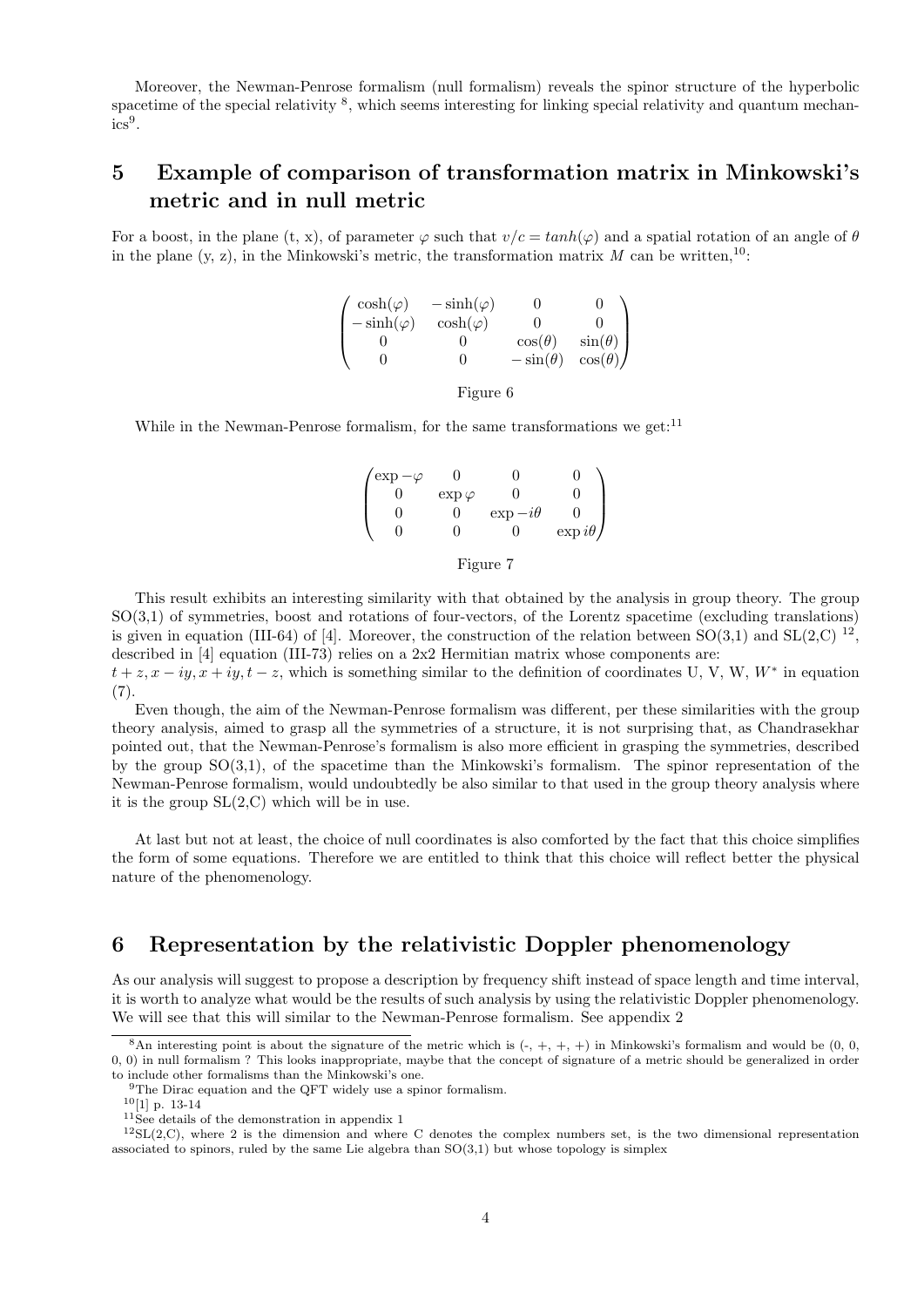## 7 The physical phenomenology revealed in null coordinates ?

### 7.1 Introduction

Usually, one uses a formalism with a timelike coordinate and three spacelike coordinates which looks more compatible with our concepts of time and space. As such inertial frame (a geodesic) can be synchronized, this allows to recover a familiar "'pseudo - Newtonian"'phenomenology where time and space look to be independent. But we know that this synchronization is only valid within a frame and that, between frames, synchronization, relying on universal simultaneity capability, which is not assumed in relativity, is not possible.

The use of null coordinates in special relativity is not a common choice, as its physical interpretation may look unclear. This null tetrad formalism was introduced by Newman and Penrose, in 1962 in general relativity, mainly for the study of black holes. In this document, we argue that this formalism would be also very helpful for understanding the structure of the special relativity spacetime, even in this simpler context. The comments of S.Chandrasekhar in [3], listed further in this chapter, will enlighten the purpose of such formalism.

### 7.2 Properties of the Minkowski formalism

In the Minkowski formalism, the only entities which are universal are the value of the  $ds<sup>2</sup>$  which is also an affine parameter of any curve in spacetime and the celerity of light, which is the same for all frames <sup>13</sup>.

The parametrization of the geodesic path, allowing to locate a point on this spacetime curve, is performed by using the proper time of the observer attached to this geodesic, noted  $\tau$  such that  $c^2 d\tau^2 = -ds^2$ , which is also the dynamic parameter used in geodesic equations, for timelike frames. The infinity of inertial frames will use it, except that of the light because  $ds^2 = 0$ . The nature of the frame of light is different of the nature of the infinity of all other frames and usually one say that we cannot define a frame for light. This is illustrated by the fact that the light relative celerity is the same in all frames notwithstanding with their relative velocity, a non-intuitive property.

In this Minkowski's approach, the, arbitrary among an infinity, reference frame is the timelike inertial frame where our observer is located. All other inertial frames, which comply with the symmetry of the Minkowski's spacetime are related to our observer's frame by the values of the boost and/or rotation. Let us point out that we consider only inertial frames, but non inertial frames are possible even though the special relativity does not describe them. But there are extensions of the special relativity which describe these non-inertial frames in a spacetime which is no longer the Minkowski spacetime.

An other difference is that the light always follows geodesics paths. But we see that whether the relative velocity of light is the same for all inertial frames, it is not the case for its frequency, as measured by the observers on different frames. As the frequency of a photon is bound to its energy  $(E = h\nu)$  and as for the light the affine parameter will be its four-momentum directly bound to the frequency, even though the velocity of light is the same for all observers as they observe different frequencies they observe different geodesics of the light.

In this representation, using space coordinates and time coordinates, the phenomenology, including that of light, is described from the point of view of the observer on a physical timelike inertial frame. In other words, the other frames and the light are seen and described from the point of view of the observer.

### 7.3 Properties of the Newman-Penrose formalism

In [3] in its introduction of this formalism p. 40, Chandrasekhar declared:

"The Newman-Penrose formalism is a tetrad formalism  $14$  with a special choice of the basis vectors. The choice that is made is a tetrad of null vectors  $l, n, m, m^*$ , <sup>15</sup> of which l and n are real and m and  $m^*$  are complex conjugates of one another. The novelty of this formalism, when it was first proposed by Newman and

<sup>&</sup>lt;sup>13</sup>This second invariant, settled as a postulate by Einstein, is in fact a consequence of the relativity principle, which implies a celerity invariant, but does not give explicitly its value but implicitly it is that of light

 $14A$  tetrad formalism, also called a noncoordinate basis formalism, relies on local basis of vectors defined by tetrads in the coordinates: See [3] p. 33-40, for instance

<sup>&</sup>lt;sup>15</sup>In this document  $l = (\partial_U)^{\mu}, n = (\partial_V)^{\nu}, m = (\partial_W)^{\mu}, m^* = (\partial_W)^{\nu}$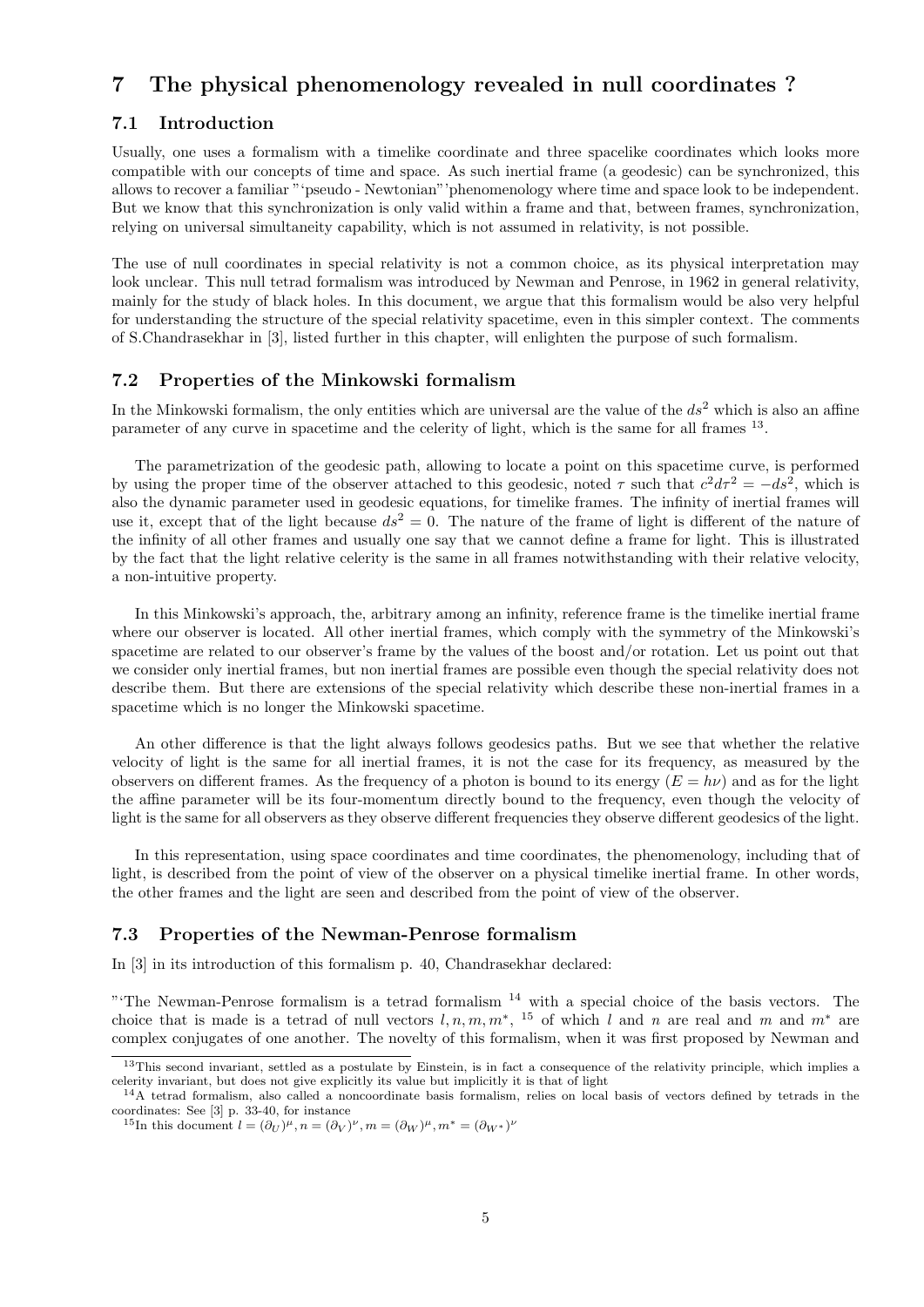Penrose in 1962, was precisely in their choice of a null basis.<sup>16</sup>

It was a departure from the choice of an orthonormal basis which was customary till then. The underlying motivation for the choice of a null basis was Penrose's strong belief that the essential element of a spacetime is its light-cone structure which make possible the introduction of a spinor basis. And it will appear that the light-cone structure of space-times of the black-hole solutions of general relativity is exactly of the kind that makes the Newman-Penrose formalism most effective for grasping the inherent symmetries of these space-times and revealing their analytical richness.

But it may be stated already that the special adaptability of the Newman-Penrose formalism to the blackhole solutions of general relativity derives from "type D"' character <sup>17</sup> and the Goldberg-Sachs theorem, matters which will be considered later in this chapter  $(9)$  and subsequently."'

In addition to the interesting comments of S.Chandrasekhar on this formalism, we may also point out that: The interest of this point of view is that as the velocity of light is a common parameter to all physical observers on theirs inertial frames, one is led to consider it as a privileged reference. This is a unique structural property that no other frame shares as there is no privileged frame in all timelike inertial frames. Such property suggests that light should be a conceptual key for understanding the structural geometry and topology of the spacetime. This is an invite to study this representation.

When  $ds^2 = 0$ , the geodesic is a null geodesic, i.e a geodesic of light. Unlike timelike worldlines, which can be geodesic or no geodesic, the light is always geodesic. The only parameter which may change is the frequency, that we may use as affine parameter for giving a scale, on the geodesic. Therefore instead of describing the phenomenology in terms of space length and time intervals, we will describe it in terms of frequencies, which along with the celerity of light c, will provide the parameters of a kind of dual representation.

As stressed by S. Chandrasekhar, the specificity and unique character of the light is comforted by the fact that, in relativity, as the finite and constant velocity of light rules the causality, it plays a structural role in the physical phenomenology. We know that in relativity universal time and space no longer exist, but luckily the causality is generally well defined at least in special relativity.

### 7.4 The "'light"' has no velocity, in the usual sense, as this results from a structural property of spacetime

From the previous comments, we are led to assume that speaking of the velocity of light is an anthropomorphic point of view. The light, in fact any physical phenomenology exhibiting its properties, such electromagnetism waves or even gravitational waves, has no intrinsic velocity which would be the limit of velocity. It is merely a consequence of a geometrical property of spacetime: the existence of null geodesics where electromagnetic waves are represented. Therefore, it would be crucial to consider the physic from this point of view!

This means that, unlike in the Minkowski representation, in a null basis frame representation, the observer should be described from the point of view of the light. Even though, this may look quite an odd idea, as there is no observer riding photons, let us remember that, in his preliminary analysis, Einstein was wondering how the world would appear to him from this point of view.

### 7.5 The "'null"' geodesics fully define the geometry of the manifold representing the spacetime associated to the universe

There are a set of null geodesics defined in each point and in its vicinity of the manifold. We know that the geodesic deviation defining the deviation of a bundle of geodesics (congruence of geodesics), including null

<sup>&</sup>lt;sup>16</sup>Chandrasekhar note: Penrose was originally led to consider the introduction of a null basis from his interest in incorporating in general relativity spinor analysis in an essential way. We briefly consider this alternative approach to the Newman-Penrose formalism in Chapter 10 - 102. In this chapter, quite complex, the Newman-Penrose four-vector formalism will be "'translated"' into a spinor formalism for making it compatible with the Dirac equation formalism. For that, he will use the relation  $V = Z^+ \sigma Z$ , where V is a four vector, Z a spinor and  $\sigma$  a Pauli matrix, which allows to build four-vectors from spinors of spin 1/2. Then, he will substitute the spinors description of vectors into the vector description of the Newman-Penrose for developing his equations in spinors formalism

<sup>&</sup>lt;sup>17</sup>The Petrov-Pirani classification defines several classes of space-time. Type D is relative to spacetime generated by a unique mass with some symmetries, featuring two double principal null directions see [3] p. 59-60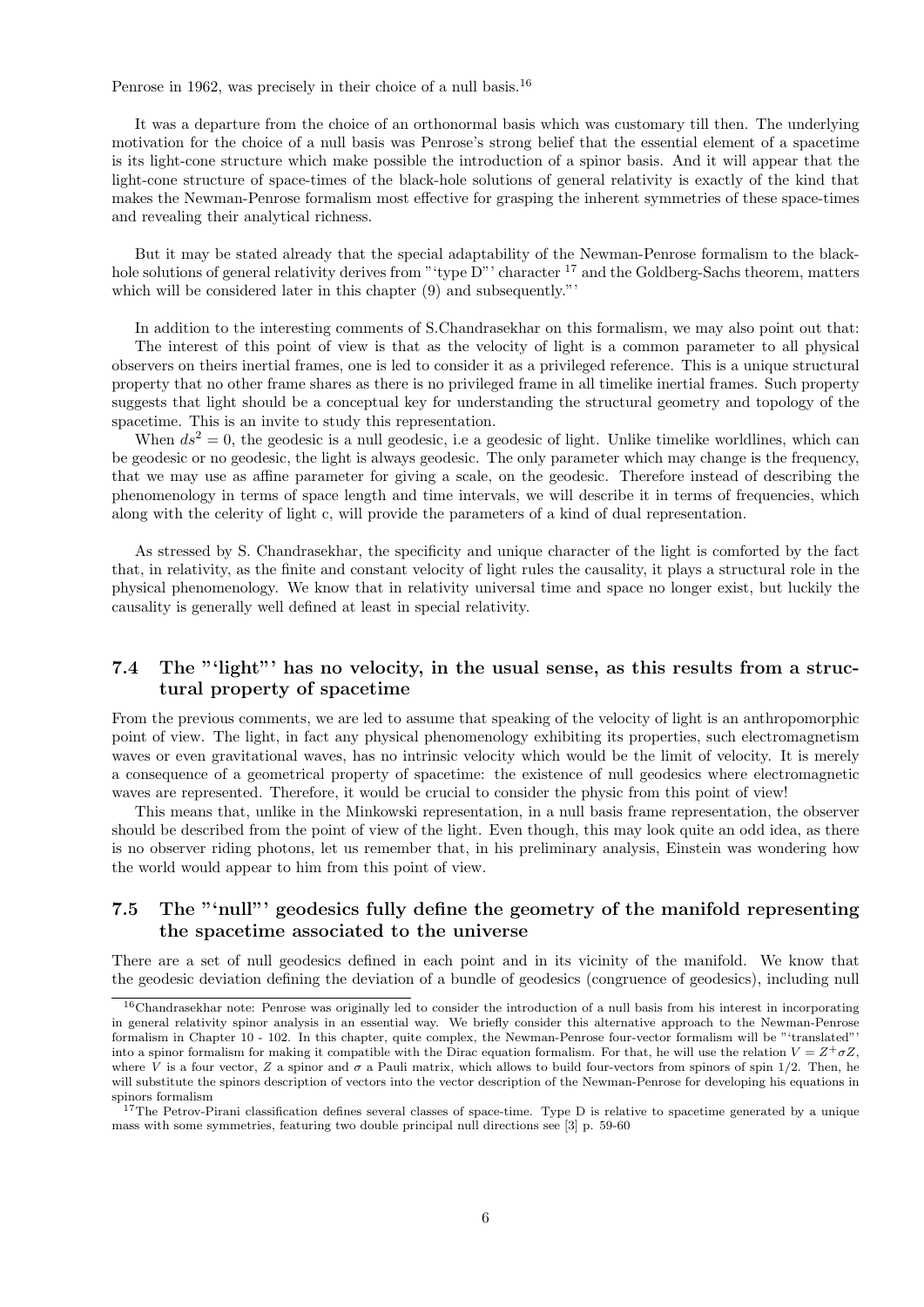geodesics, is ruled by the Riemann tensor. Therefore, if the Riemann tensor is defined in each point of the geometry, null geodesics would fully define the geometry of the manifold representing the spacetime <sup>18</sup>.

### 7.6 Comments on the interest of the null tetrad formalism

In the null formalism, the transformation of coordinates, resulting of a boost of argument  $\varphi$  in the plane t, y and by a rotation of angle  $\theta$  in the plane y, z, is represented by a diagonal matrix instead of a non diagonal matrix.

This is the simplest representation that we can expect for such transformation. In addition, in a boost of argument  $\varphi$  the component associated to dU and dV are inverse as well as those for a rotation of angle  $\theta$ . On the one hand this means that there are only 2 independent components in this 4x4 matrix and in the other hand this reveals a symmetry of the transformation. In a boost, the scale of coordinate  $U$  is modified by a factor  $exp(-\varphi)$  and the scale of coordinate V by the inverse  $exp(\varphi)$ , the product  $dU. dV = dU'. dV'$  remaining constant. For the rotation, the coordinate W will be rotated by an angle  $\exp(-i\theta)$  and W<sup>\*</sup> by an angle  $\exp(i\theta)$ , the product  $dW.dW^* = dW'.dW^{*'}$  remaining constant. Moreover the form of these independent components are exponential functions which play a structural role of generators in mathematics.

This comforts the argument of Chandrasekhar stating that the null basis graps better the symmetry of the spacetime, as this was not obvious in the Minkowski approach. By describing, in the most symmetrical way, all transformations relative to the symmetries of the Minkowski spacetime this enlightens the nature of this spacetime.

### 7.7 Does the frequency representation open a way towards a relation of indeterminacy and consequently a possible quantification?

Formally, mathematically, the relation between the representation by continuous geometric values of space and time and the representation by waves is done by using Fourier transforms, direct or inverse according to the direction of the transformation. One of the well-known properties of this transformation is indeterminacy. For instance, the position of a photon and its frequency cannot be known simultaneously with infinite precision.

In relativity could we also use this property to open a way towards the quantification of the theory? .

### 7.8 The relation between "'action"' and "'energy"' enlightened by the NP formalism

The concept of "'action"' in physics, the dimension of which is energy multiplied by a time, is not is not easy to conceive.Its importance, in the derivation of the laws in physics by using the least action principle also called extrema principle, shows that it represents something fundamental (fundamental properties of the system under investigation) even though its meaning and nature looks mysterious to our mind. The selection of light (more generally electromagnetic waves) as the fundamental parameter in the analysis in relativity, per the relation:  $E = h.\nu$  shows how in this formalism the action is related to the energy a more well known concept. The amount of energy of a photon, quantum of a electromagnetic wave, is the action quantum  $h$  multiplied by the frequency ν. Something more understandable than in other formalisms. This would comfort the choice of a null basis for describing the relativity.

### 8 Conclusion

This non exhaustive survey was intended to demonstrate that an other approach than that of Minkowski was possible and constructive in special relativity for deriving very simply the transformations between frames which allow to grasp more deeply the symmetries of this spacetime. This analysis led us to assume an other point of view for explaining the phenomenology of spacetime in relativity where the observer is not the reference.

 $18$ This is even more restrictive in vacuum, as the type of the geometry of spacetime is defined by the principal null direction classes of null geodesics, for instance see [3] p. 58-63 for the Petrov classification depending on the five Weyl complex scalars, where in the Newmann-Penrose formalism, in an adapted gauge, four of the five vanish. Each class is an infinite set of null geodesics. There are four classes of them, in a four-dimensional spacetime corresponding to roots of an equation of degree 4, but depending on the symmetries of the spacetime the number of different roots may be 4, 3, 2 or 1 ). Let us point out that these principal null geodesics were described by Elie Cartan as soon as in 1922 for the Schwarzshild spacetime, [2]. Let us emphasize that, when we say that the manifold is fully defined, this means that all the points, of coordinates  $(t, x, y, z)$ , of the manifold are defined for any combination of the coordinates  $(t, x, x, y, z)$  valid on this manifold. This definition does not describe all possible (null, timelike, spacelike) geodesics. We do not care about non-geodesic worldlines because we consider only gravity.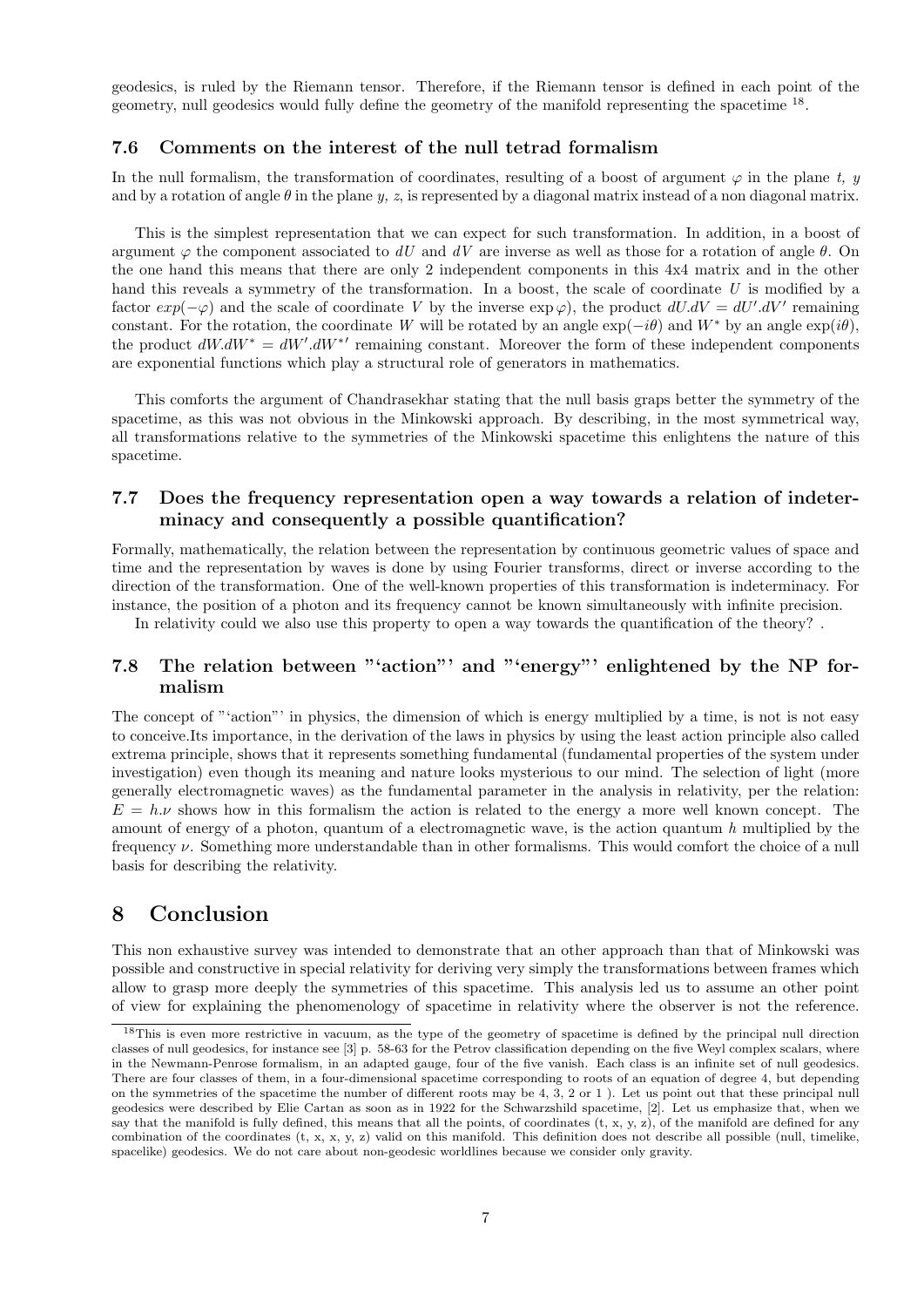It would also be interesting to develop a deeper reflexion on the structural similarities with the group theory analysis that we have only briefly evoked in this document.

# 9 Appendix 1 - Matrix transformation for boost or rotation

### 9.1 Boost

We have to select the t,x section of the matrix in figure 6. This  $2x2$  submatrix transforms coordinates t, x in coordinates t', x'.

$$
\begin{pmatrix} dt' & | & \cosh(\varphi) & -\sinh(\varphi) & | & dt \\ dx' & | & -\sinh(\varphi) & \cosh(\varphi) & | & dx \end{pmatrix}
$$

By setting  $\gamma = \frac{1}{\sqrt{1-\epsilon}}$  $1-\frac{v^2}{c^2}$ , this yields:

$$
dt' = \cosh(\varphi)dt - \sinh(\varphi)\frac{dx}{c} = \gamma(dt - \frac{v}{c^2}.dx)
$$
\n(9)

$$
dx' = -\sinh(\varphi).c.dt + \cosh(\varphi)dx = \gamma(dx - v.dt)
$$
\n(10)

Usually, for simplifying the equations, one set  $c = 1$ , here we reintroduce c for exhibiting the homogeneity of the equations.

In equation (9) and equation (10), the formula on the right is the original form of the Lorentz transformations. It is straightforward to verify that, per the definition of  $\varphi = \arg \tanh(\frac{v}{c})$  i.e  $\frac{v}{c} = \tanh(\varphi)$ , the equations (9) and  $(10)$  are correct<sup>19</sup>.

Equation (7) is valid in any frame, therefore:

$$
dU' = \frac{dt' + dx'}{\sqrt{2}}, V' = \frac{dt' - dx'}{\sqrt{2}}
$$
\n(11)

Inserting equation (9) and (10) in equation (11) yield:

$$
dU' = \left(\frac{\cosh(\varphi)dt - \sinh(\varphi)dx - \sinh(\varphi)dt + \cosh(\varphi)dx}{\sqrt{2}}\right) = \left(\cosh(\varphi) - \sinh(\varphi)\right)\left(\frac{dt + dx}{\sqrt{2}}\right) = \left(\exp(-\varphi)\right)dU \tag{12}
$$

$$
dV' = \frac{\cosh(\varphi)dt - \sinh(\varphi)dx - (-\sinh(\varphi)dt + \cosh(\varphi)dx)}{\sqrt{2}} = (\cosh(\varphi) + \sinh(\varphi))(\frac{dt - dx}{\sqrt{2}}) = (\exp(\varphi))dV
$$
\n(13)

The transformation which transforms  $dU$ ,  $dV$  into  $dU'$ ,  $dV'$  by this boost is therefore performed by the submatrix 2x2 as described below:

$$
\begin{pmatrix} dU' & | & \exp(-\varphi) & 0 & | & dU \\ dV' & | & 0 & \exp(\varphi) & | & dV \end{pmatrix}
$$

### 9.2 Rotation

A similar demonstration will yield the submatrix which transform  $W, W^*$  into  $W', W^{*\prime}$  as described below:

$$
\begin{pmatrix} dW' & | & \exp(-i\theta) & 0 & | & dW \\ dW^{*'} & | & 0 & \exp(i\theta) & | & dW^* \end{pmatrix}
$$

 $^{19}\frac{v}{c} = \tanh(\varphi) \Rightarrow \frac{v^2}{c^2}$  $\frac{v^2}{c^2} = \tanh^2(\varphi) \Rightarrow 1 - \frac{v^2}{c^2}$  $\frac{v^2}{c^2} = 1 - \tanh^2(\varphi) \Rightarrow 1 - \frac{v^2}{c^2}$  $\frac{v^2}{c^2} = 1 - \frac{\sinh^2(\varphi)}{\cosh^2(\varphi)} \Rightarrow 1 - \frac{v^2}{c^2}$  $\frac{v^2}{c^2} = \frac{\cosh^2(\varphi) - \sinh^2(\varphi)}{\cosh^2(\varphi)} \Rightarrow 1 - \frac{v^2}{c^2}$  $\frac{v}{c^2} =$  $\frac{1}{\cosh^2(\varphi)} \Rightarrow \cosh(\varphi) = \frac{1}{\sqrt{1 - \frac{v^2}{c^2}}}$ = γ. Therefore, as  $cosh^2(\varphi) - sinh^2(varphi) = 1$ , we deduce in the same way that  $sinh(\varphi) = \gamma(\frac{v}{c})$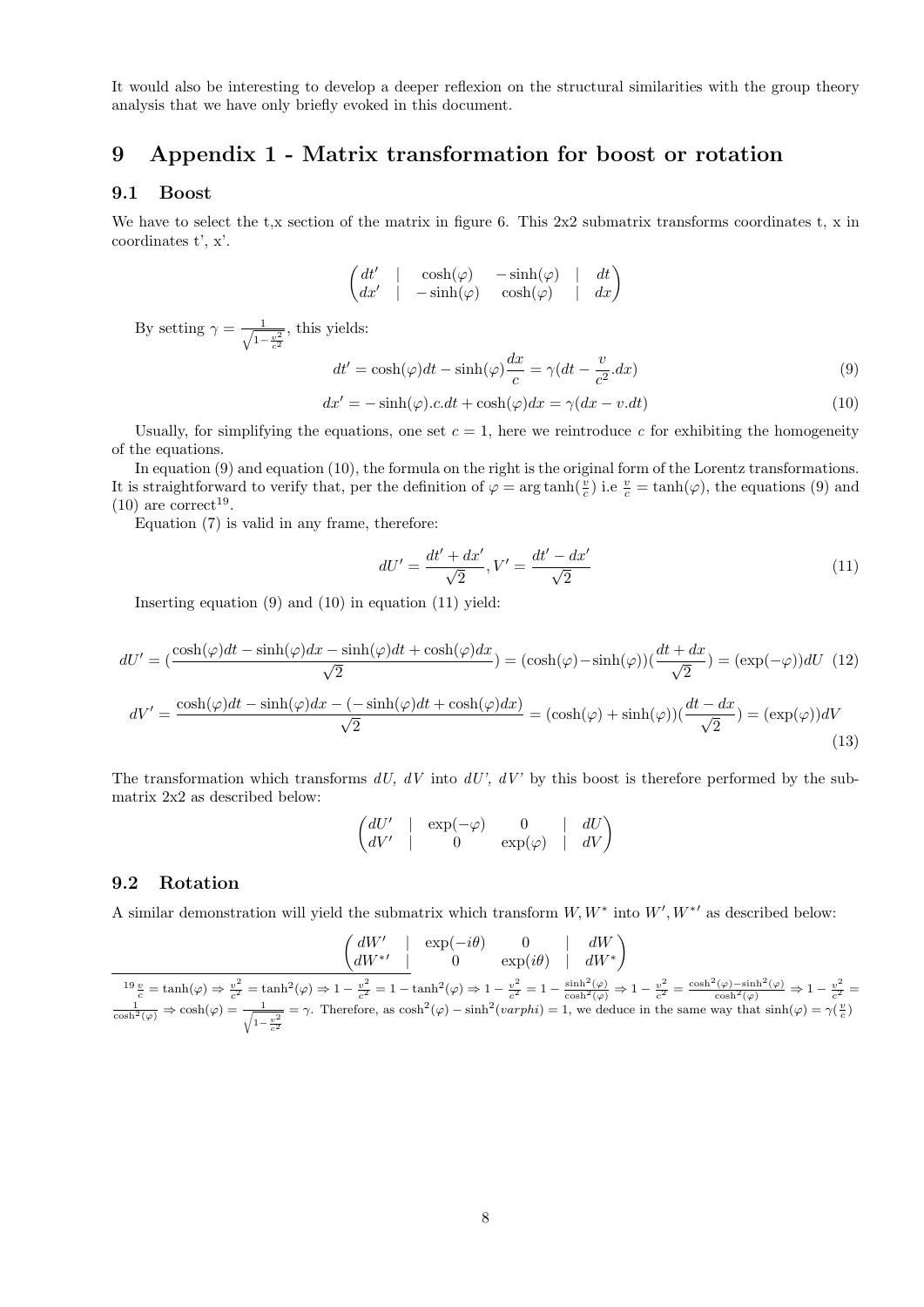## 10 Appendix 2 - Relativistic Doppler effect

Boost of v

For a light source of frequency  $f_0$  moving radially at velocity  $v, -c < v < c$ , from the observer frame, the Doppler effect is given by:

$$
\frac{f}{f_0} = \frac{\sqrt{1 - \frac{v^2}{c^2}}}{1 - \frac{v}{c}}
$$
\n(14)

As tanh( $\varphi$ ) = v/c where  $\varphi$  is the argument of the function such that  $-\infty < \varphi < \infty$  we get:

$$
\frac{f}{f_0} = \frac{\sqrt{1 - \tanh^2(\varphi)}}{1 - \tanh(\varphi)} = \frac{1}{\cosh(\varphi)(1 - \tanh(\varphi))} = \frac{1}{(\cosh(\varphi) - \sinh(\varphi))} = \exp(\varphi)
$$
\n(15)

This result, which gives the ratio of frequencies in the Doppler phenomenology, is the same than that of the boost, in the null coordinates phenomenology, described in figure 7. This shows that the two approaches describe the same phenomenology.

## 11 Appendix 3 - Klein-Gordon and Dirac equations in null coordinates

#### 11.1 Klein-Gordon equation

In Minskowski coordinates  $(t, x, y, z)$ , the Klein-Gordon equation is usually written:

$$
[-(\partial_t)^2 + (\partial_x)^2 + (\partial_y)^2 + (\partial_z)^2 + m^2]\psi(t, x, y, z) = 0
$$
\n(16)

it is well known that the solution for the wave function  $\psi(t, x, y, z)$  of this equation is provided by a linear sum of plane waves.

In null coordinates  $(u, v, w, w^*)$  this will become

$$
[-2.(\partial_u).(\partial_v) + 2.(\partial_w)(\partial_w*) + m^2]\psi(u,v,w,w*) = 0
$$
\n(17)

One can notice that there are no longer second order partial derivatives, instead we have a product of first order partial derivative  $^{20}$ . In addition, this form of operator is more compact (and symmetrical?) as it is a sum of 3 operators instead of 5.

The solution would, likely, be provided by a linear combination of exponential functions.

One may wonder whether there exists coordinates  $(U, V, W, W^*)$  providing a more compact form such as:

$$
[-a.(\partial_U).(\partial_V)(\partial_W)(\partial_W*) + m^2]\psi(u,v,w,w*) = 0
$$
\n(18)

### 11.2 The Dirac equation

For the Dirac equation one approach, in Minkowski coordinates  $(t, x, x, y, z)$ , was to consider the following relation

$$
(E-U)^2 = p_x^2 + p_y^2 + p_z^2 + m^2c^2 = (a_1.p_x + a_1.p_y + a_1.p_z + a_4.m.c)^2
$$
\n(19)

Where E is the energy, U the potential,  $p_i$  the space impulsion, associated at  $\partial_i$  operators and  $a_i$  are matrices to be defined as there is no solution with numbers.

In null coordinates  $(u, v, w, w^*)$  what would this become?

To be continued

<sup>&</sup>lt;sup>20</sup>This is a general property of these coordinates for the equations of the general relativity. This is often helpful for solving these equations. For instance, in the Kerr solution, (rotating black holes), the Weyl tensor is fully defined only by one Weyl, (complex), scalar